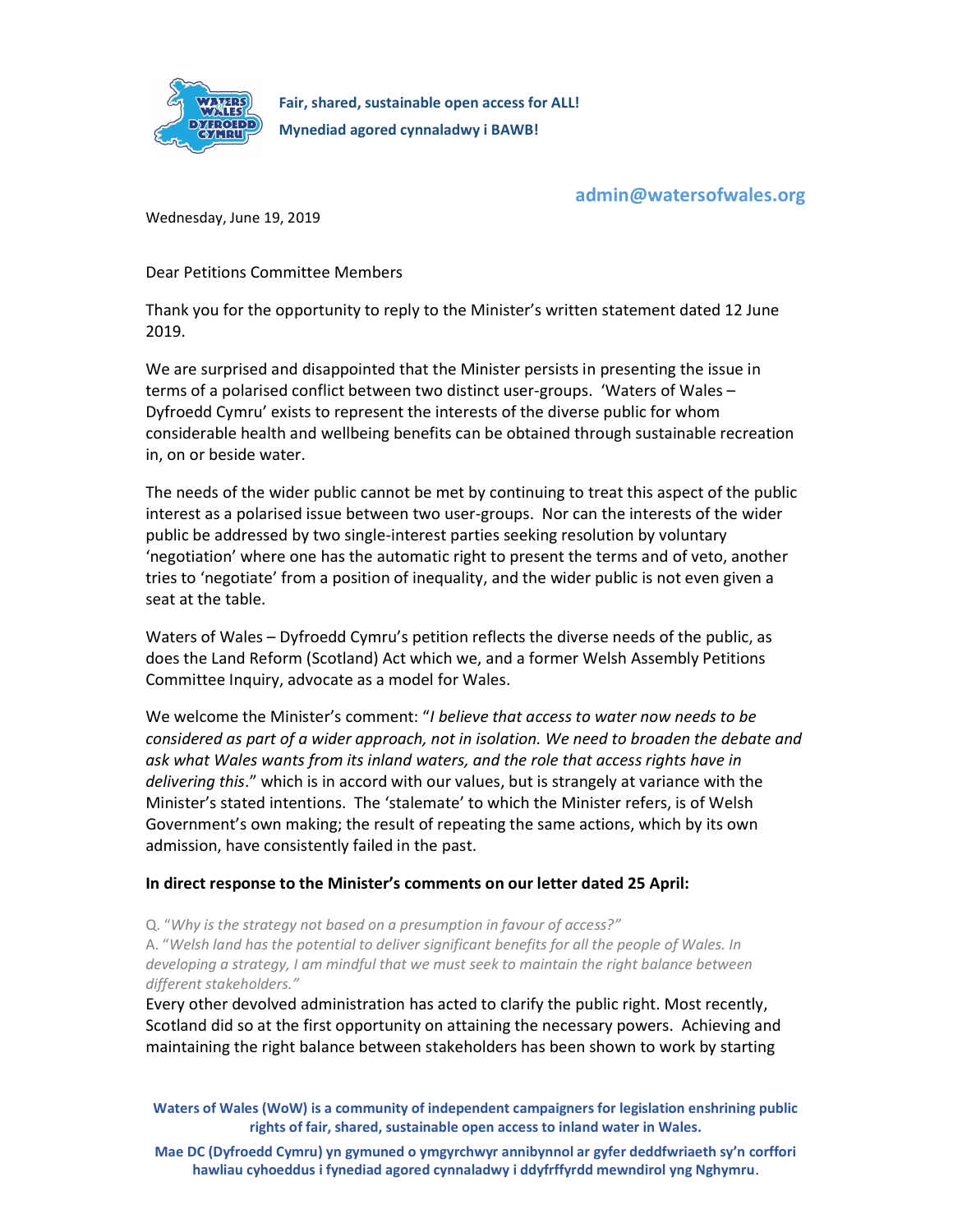

## admin@watersofwales.org

with a presumption in favour of access then, IF problems arise, addressing exceptions to open access an evidence-basis using the least restrictive option.

Q. "Why is lifting restrictions on access to man-made bodies of water not even to be considered?" A. "Following careful consideration of all the consultation responses, I believe that there are particular safety concerns with allowing water-based recreation on man-made bodies of water."

Every activity and environment has its own particular safety concerns. Banning an activity does not prevent tragic occurrences, rather it prevents measures to improve safety and public awareness of risk.

Scotland addresses the issue by their 'Outdoor Access Code', underpinned by the principle of 'volenti non fit injuria' and a programme of public education<sup>i</sup>. USEFUL, TRUTHFUL, signage where needed is more effective than a blanket ban, and numerous examples of good practice exist in Scotland, England AND Wales.<sup>ii</sup>.iii.

Q. "How will the representativeness and independence of the 'Access Reform Group' be established and protected?"

A. "The Access Reform Group will be comprised of experts in the field and will as part of its remit, be speaking to a number of important stakeholders. Members of the Group will be challenged to work together constructively to achieve progress. They will be expected to sign up to a Terms of Reference, which will require members to take on board others' perspectives and find ways to overcome differences. Following a period of investigation of approximately 18 months, the group will report back to me. Details regarding membership of the Access Reform Group are still being finalised." Our response to this Q/A is covered in appendix 1.

In conclusion, our reply to the Ministers' previous statement to this committee outlined the 4-year cycle which this issue has repeated since 2007. The Minister's most recent letter demonstrates how the cycle will be repeated (see appendix 1 attached).

Mindful that cost of the previous government-sponsored attempt to increase public access to water, which resulted in no net gain, cost the taxpayer about the same as the legislative cost of the Land Reform (Scotland) bill, and in view of the circular nature of the process to date, we would like to ask two more questions:

- Can Welsh Government demonstrate how the expenditure of public money on 'voluntary' arrangements between discrete parties has benefited the wider public?
- Given that the proposed 18-month process and review will take us, once again, up to an election, is it reasonable for the present government to expect to achieve an outcome from their proposed approach?

Yours sincerely Pam Bell For Waters of Wales – Dyfroedd Cymru

Waters of Wales (WoW) is a community of independent campaigners for legislation enshrining public rights of fair, shared, sustainable open access to inland water in Wales.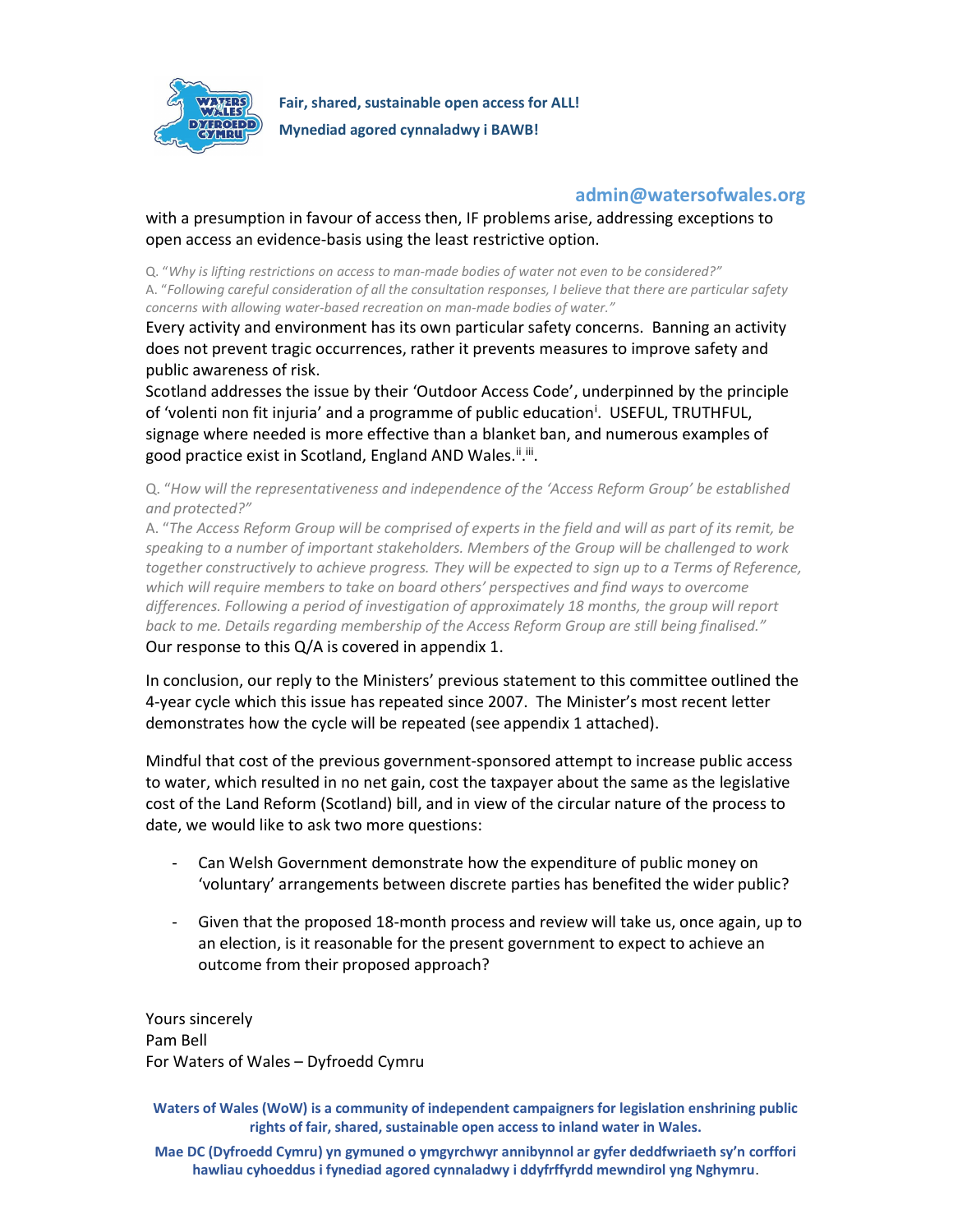

admin@watersofwales.org

Appendix 1.

Patterns in the cycle of this process.

1 – The Minister acknowledges that legislation is the answer, but tries to bring pressure to bear on the negotiation process as a way of avoiding legislation:

In 2007 the (then) Chair of ACA and CEO of WyeUsk Foundation wrote:

"Passing such a bill has already happened in Scotland and 'in the pipeline' there is a Welsh act that could allow it to be passed on our rivers. You may also be aware of the strong lobbying by WCA for this to happen. For our part we lobbied to continue with agreed access as the way forward and the Assembly gave us a 100% grant to reestablish the canoeing arrangements on the Wye and Usk, against a clear signal that the alternative would likely be open and free access all year. I should stress that no other funding is being used for this purpose."

In June 2019 the Minister wrote:

"… However, I recognise that options may be limited given that we have tried to promote VAAs (Voluntary Access Agreements) before, with little take-up. I strongly feel that the long-term answer needs to come from stakeholders and have encouraged them, through my Written Statement, to find a practical joint solution... Should I not be satisfied of reasonable progress within 18 months, I plan to consider future legislation on access to water...

## 2 – The issue is pushed down the line by repeated consultation until there is no time for government to act:

In 2015-16, the consultation findings were repeatedly delayed until they were finally "Left on the table to inform the next government."

The Minister has now written: "Should I not be satisfied of reasonable progress within 18 months, I plan to consider future legislation on access to water." This will take us close to another election. Will the results of the review once again be "left on the table to inform the next government" as happened in 2016?

Waters of Wales (WoW) is a community of independent campaigners for legislation enshrining public rights of fair, shared, sustainable open access to inland water in Wales.